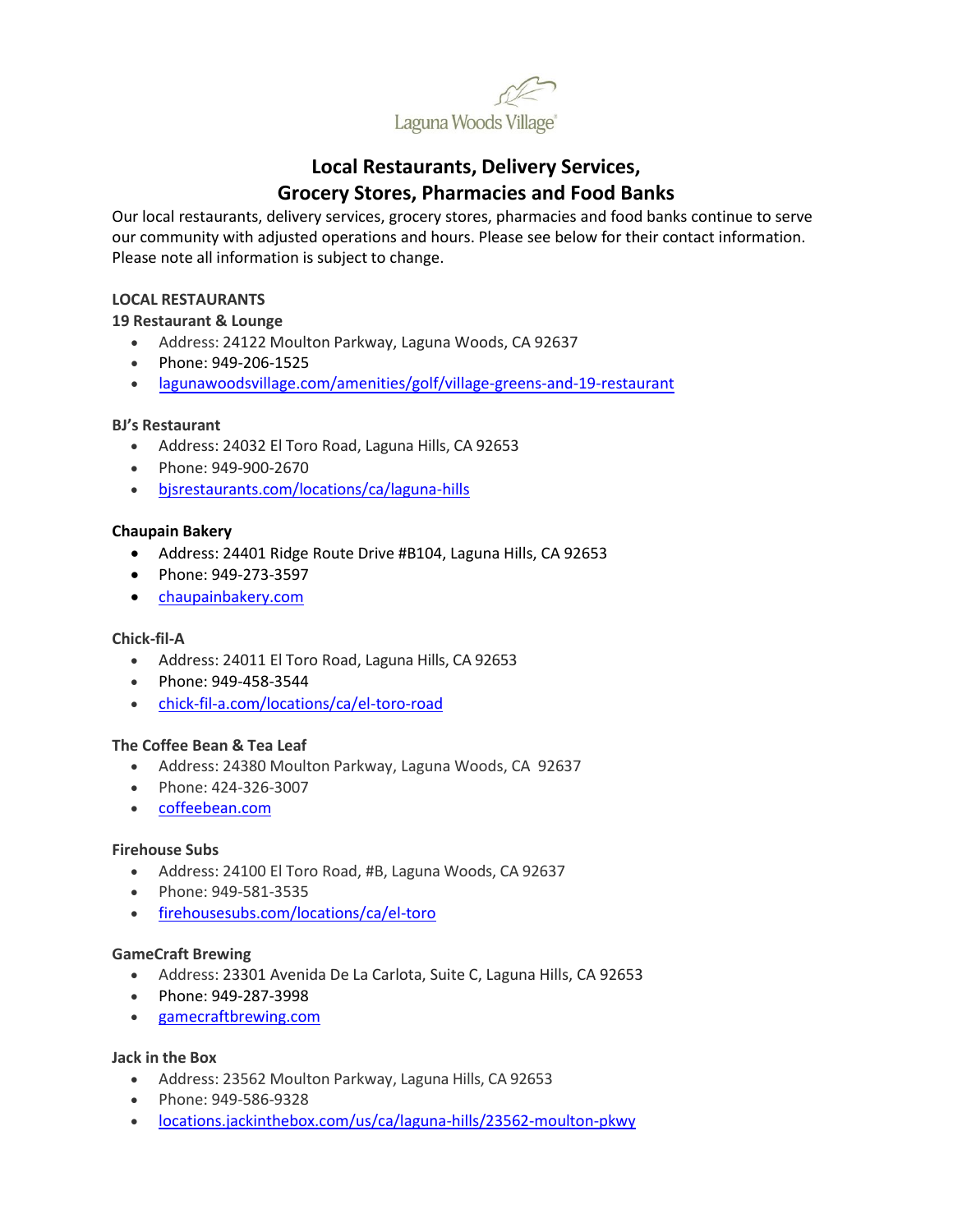

# **Jersey Mike's Subs**

- Address: 24365 El Toro Road, #A, Laguna Woods, CA 92637
- Phone: 949-273-6557
- [jerseymikes.com/20022/laguna-woods-ca](https://www.jerseymikes.com/20022/laguna-woods-ca)

# **Jolanda's Catering**

- Address: 23615 El Toro Road, Suite T, Lake Forest, CA 92630
- Phone: 949-951-8675
- [jolandascatering.com/index.html](https://www.jolandascatering.com/index.html)

# **Kosher Bite Deli**

- Address: 23595 Moulton Parkway, Suite H, Laguna Hills, CA 92653
- Phone: 949-770-1818

# **Laguna Café**

- Address: 24310 Moulton Parkway, Ste L, Laguna Woods, CA 92637
- Phone: 949-380-0465
- [lagunacafeandspiritsinc.com](http://ww1.lagunacafeandspiritsinc.com/)

# **Lori's Kitchen**

- Phone: 949-757-0030
- [loriskitchenonline.com](https://loriskitchenonline.com/)

# **Mother's Market Cafe**

- Address: 24165 Paseo De Valencia, Laguna Woods, CA 92653
- Phone: 949-768-6667
- [mothersmarket.com/locations/laguna-woods](https://www.mothersmarket.com/locations/laguna-woods)

#### **Olive Garden**

- Address: 24256 El Toro Road, #1, Laguna Woods, CA 92637
- Phone: 949-583-1020
- [olivegarden.com/locations/ca/laguna-woods/laguna-woods/1299](https://www.olivegarden.com/locations/ca/laguna-woods/laguna-woods/1299)

#### **Papa John's Pizza**

- Address: 23582 Moulton Parkway, Suite 106, Laguna Hills, CA 92637
- Phone: 949-829-9595
- [locations.papajohns.com/united-states/ca/92637/laguna-hills/23582-moulton-parkway](https://locations.papajohns.com/united-states/ca/92637/laguna-hills/23582-moulton-parkway)

# **Pizzeria Amore**

- Address: 24338 El Toro Road, Laguna Woods, CA 92637
- Phone: 949-770-2002
- [pizzeriaamoremenu.com](https://www.pizzeriaamoremenu.com/)

#### **Polly's Pies Restaurant**

- Address: 23701 Moulton Pkwy, Laguna Hills, CA 92653
- Phone: 949-380-8383
- [pollyspies.com/locations/laguna-hills](https://www.pollyspies.com/locations/laguna-hills/)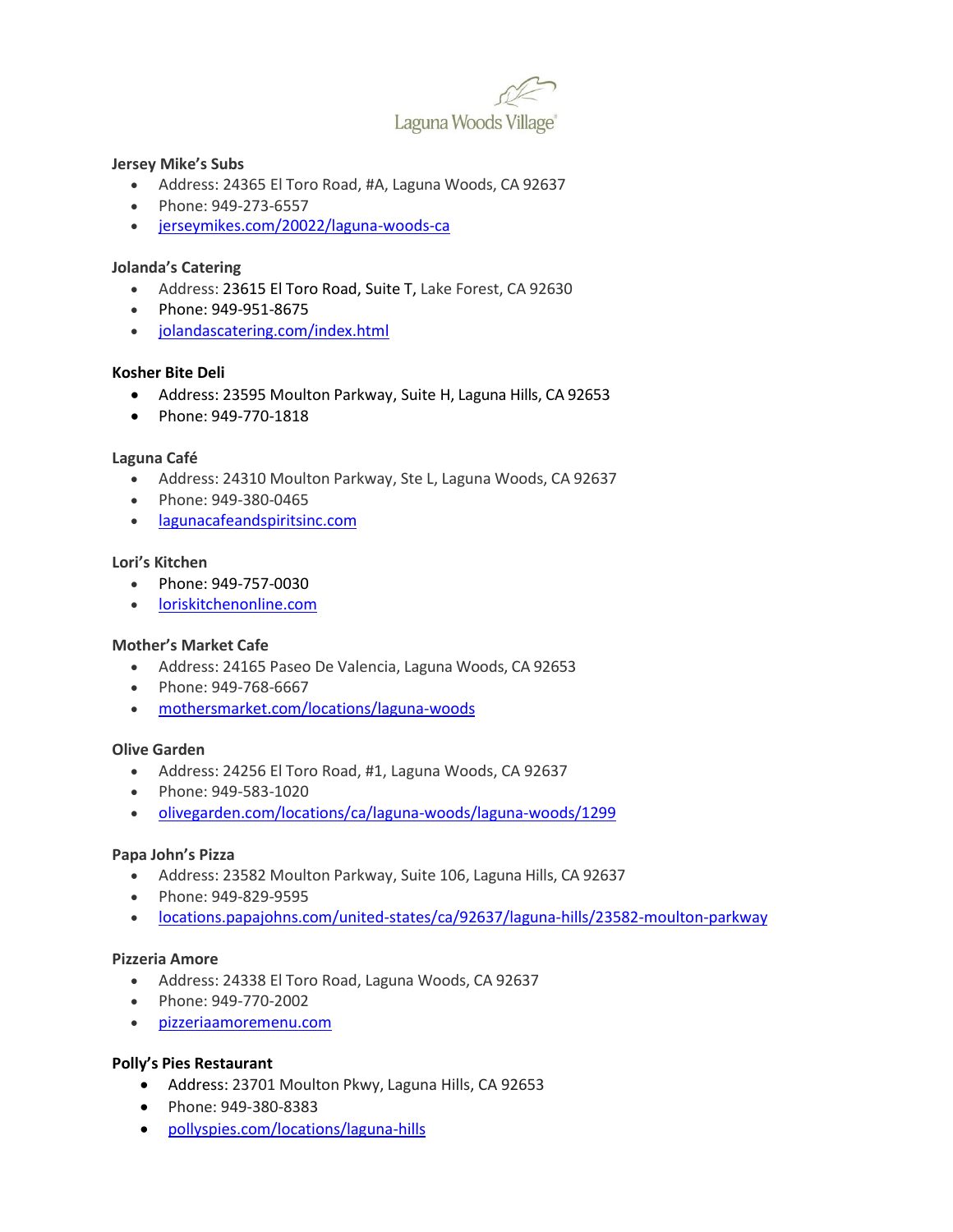

# **Sabrosada**

- Address: 24342 El Toro Road, Laguna Woods, CA 92637
- Phone: 949-583-9134
- [sabrosada.com](http://www.sabrosada.com/)

# **Scratch Bakery and Café**

- Address: 24321 Avenida De La Carlota, Laguna Hills, CA 92653
- Phone: 949-859-2253
- [scratchbakerycafe.com](https://www.scratchbakerycafe.com/)

# **Starbucks #51609 (El Toro Road/Moulton Parkway)**

- Address: 24281 Moulton Parkway, Laguna Woods, CA 92657
- Phone: 949-306-0678
- [starbucks.com](https://www.starbucks.com/)

# **Subway #18967 (El Toro Road)**

- Address: 24338 El Toro Road, Suite 1D, Laguna Woods, CA 92637
- Phone: 949-206-9010
- [order.subway.com/en-us/restaurant/18967/menu](https://order.subway.com/en-us/restaurant/18967/menu/)

# **Subway #31736 (Moulton Parkway)**

- Address: 23582 Moulton Parkway, Unit B113, Laguna Hills, CA 92653
- Phone: 949-380-9200
- [order.subway.com/en-us/restaurant/31736/menu](https://order.subway.com/en-us/restaurant/31736/menu/)

#### **Tomo Sushi**

- Address: 24338 El Toro Road, #B, Laguna Woods, CA 92637
- Phone: 949-462-0855
- [jiwon0327.wixsite.com/tomosushi-1](https://jiwon0327.wixsite.com/tomosushi-1)

#### **Villa Roma**

- Address: 25254 La Paz Road, Suite A, Laguna Hills, CA 92653
- Phone: 949-454-8585
- [villa-roma-restaurant.com](https://villa-roma-restaurant.com/)

# **DELIVERY SERVICES**

#### **Amazon (Amazon Fresh or Whole Foods)**

[amazon.com/fmc/learn-more](https://www.amazon.com/fmc/learn-more)

#### **Doordash**

[doordash.com/food-delivery/laguna-woods-ca-restaurants](https://www.doordash.com/food-delivery/laguna-woods-ca-restaurants/)

#### **GrubHub**

[grubhub.com/delivery/ca-laguna\\_woods](https://www.grubhub.com/delivery/ca-laguna_woods)

#### **Postmates**

[postmates.com/delivery/laguna-woods-ca](https://postmates.com/delivery/laguna-woods-ca)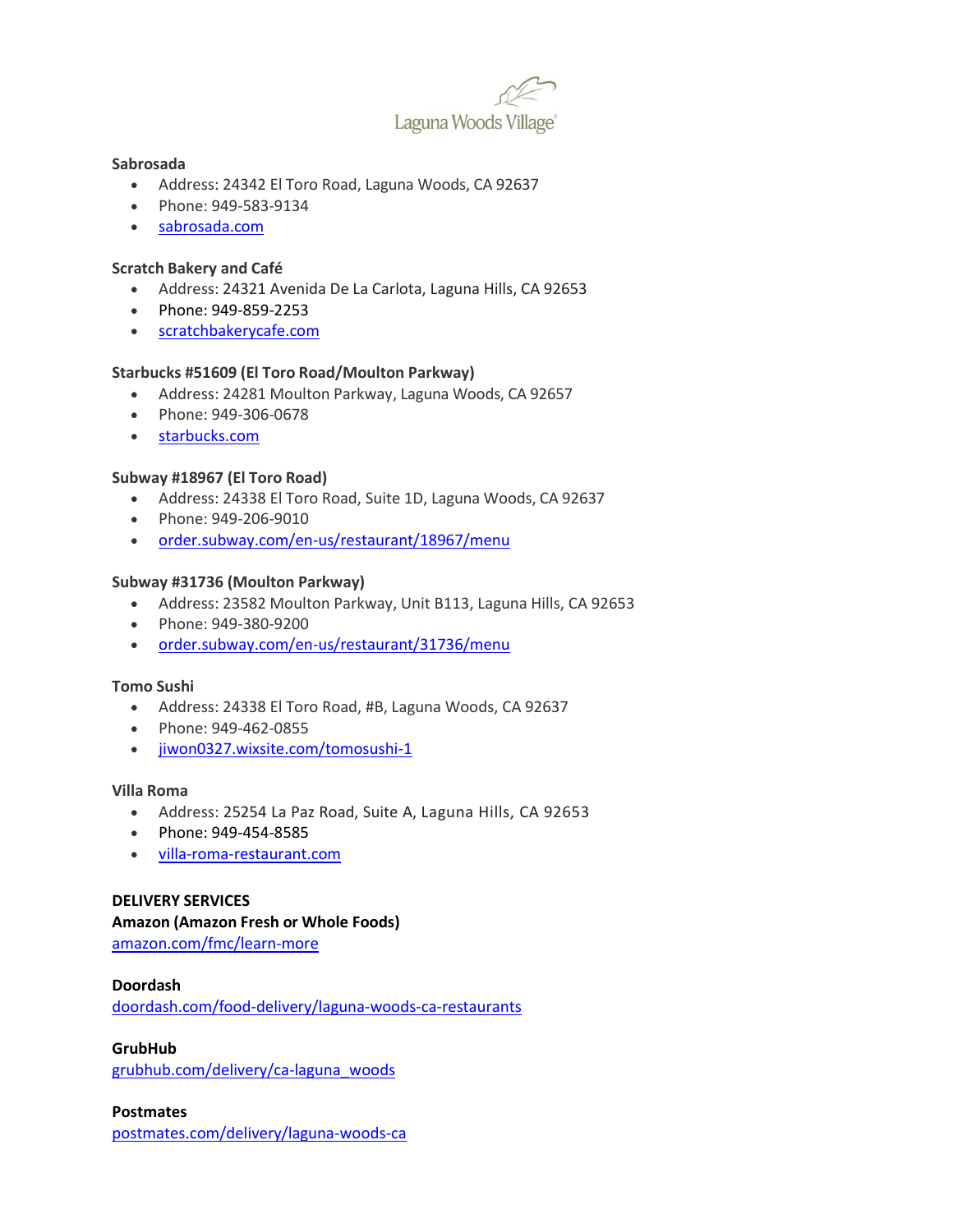

**Senior Cuisine Delivered** [seniorcuisinedelivered.agewellseniorservices.org](https://seniorcuisinedelivered.agewellseniorservices.org/)

# **Uber Eats**

[ubereats.com/city/laguna-woods-ca](https://www.ubereats.com/city/laguna-woods-ca)

# **GROCERY STORES**

# **Albertson's**

- Address: 24251 Muirlands Blvd., Lake Forest, CA 92630
- Phone: 949-581-1642
- [local.albertsons.com/ca/lake-forest/24251-muirlands-blvd.html](https://local.albertsons.com/ca/lake-forest/24251-muirlands-blvd.html)

#### **Aldi's**

- Address: 24270 El Toro Rd, Laguna Woods, CA 92637
- Phone: 855-955-2534
- [aldi.us/en/weekly-specials/our-weekly-ads](https://www.aldi.us/en/weekly-specials/our-weekly-ads/)

# **Mother's Market**

- Address: 24165 Paseo de Valencia, Laguna Woods, CA 92653
- Phone: 949-768-6667
- [mothersmarket.com/locations/laguna-woods](https://www.mothersmarket.com/locations/laguna-woods)

#### **Ralph's**

- Address: 23716 El Toro, Lake Forest, CA 92630
- Phone: 949-380-0179
- [ralphs.com/stores/details/703/00288](https://www.ralphs.com/stores/details/703/00288)

#### **Smart & Final**

- Address: 26560 Moulton Pkwy, Laguna Hills, CA 92653
- Phone: 949-448-0362
- [smartandfinal.com/stores/laguna-hills-737/8112](https://www.smartandfinal.com/stores/laguna-hills-737/8112)

#### **Stater Brothers**

- Address/Phone: 24336 El Toro Road, Laguna Woods, CA 92637
- Phone: 949-598-3235
- [staterbros.com](https://www.staterbros.com/)

#### **Target**

- Address: 24500 Alicia Parkway, Mission Viejo, CA 92691
- Phone: 949-583-1298
- [target.com/sl/mission-viejo/300](https://www.target.com/sl/mission-viejo/300)

#### **Whole Foods**

- Address: 23932 Aliso Creek Road, Laguna Niguel, CA 92677
- [Phone: 949-900-](https://www.wholefoodsmarket.com/stores/5830lagunaniguel)5830
- [wholefoodsmarket.com/stores](https://www.wholefoodsmarket.com/stores)